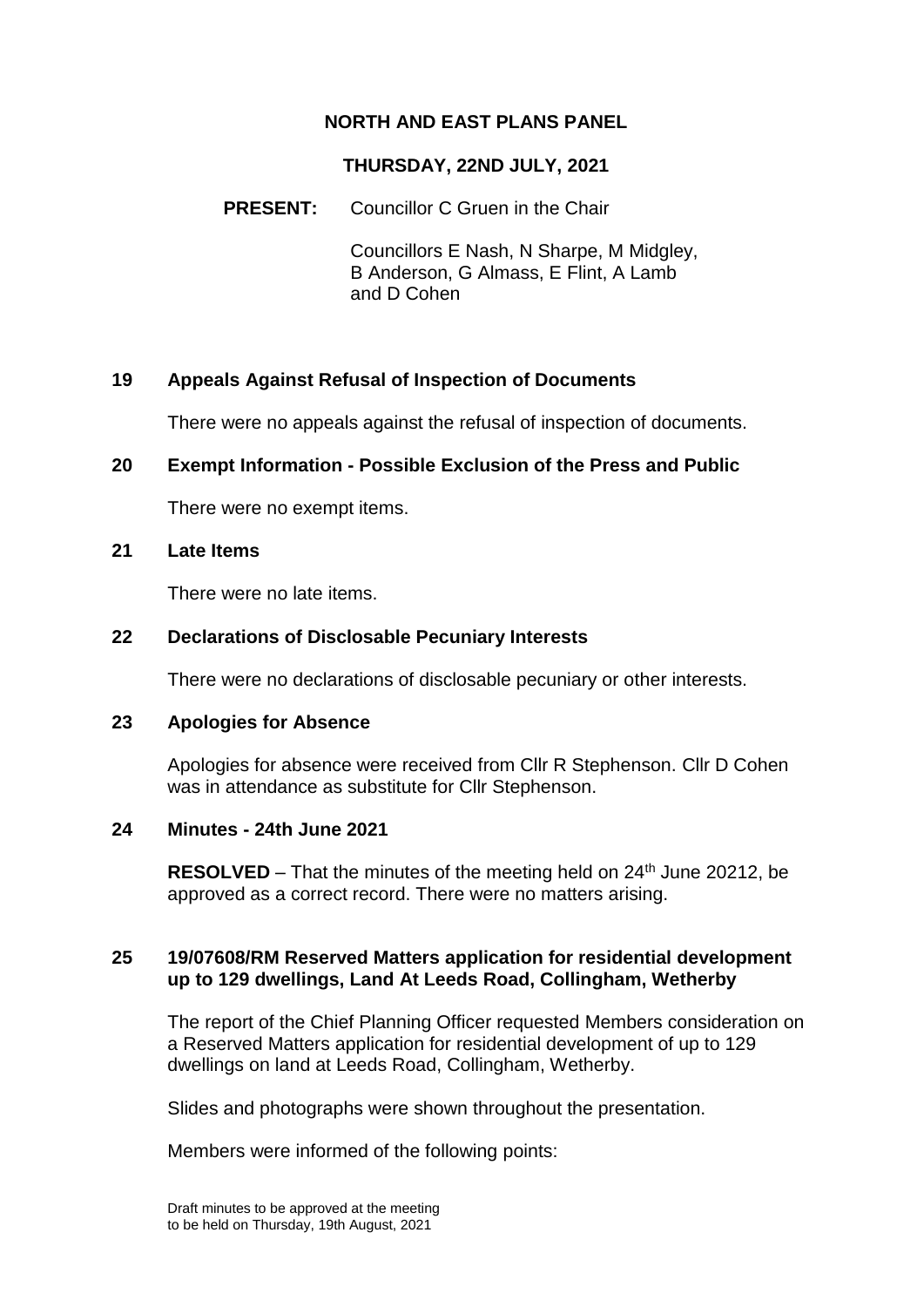- Factual errors were noted within the report at paragraphs 12 and 13. These were:
	- $\circ$  Paragraph 12 should read 88% instead of 81% and 12% instead of 19%
	- o Paragraph 13 should read 45 affordable properties, 24 semidetached two bedroom terraced units, 15 tri-terraced units and 6 two bedroom semi-detached units
- The application before the Panel was for the determination of reserved matters only, which comprised appearance, landscaping, layout and scale. The reserved matters were to be the focus for the Panel's decision-making, as the principle of development and means of access had already been established.
- The application had been brought to Panel at the request of the Harewood Ward Members who were concerned about the design and layout of the scheme in light of the Neighbourhood Plan.
- Outline planning permission was granted on appeal in December 2016 and established the principle of development at the site alongside means of access to the site from Leeds Road (A58).
- The application site was identified within the Site Allocation Plan (SAP) ref HG1-519) with an indicative capacity of 150 units. It was noted that part of the application site was within Green Belt, however, the residential units would be located on non-Green Belt land.
- It was noted that planning permission for a bridge across Collingham Beck had already been granted as part of the outline consent.
- The applicant was Miller Homes and Albert Hills.
- The southern most part of the site is within flood zones 2 and 3. It was noted that the Environment Agency had introduced new and additional flood mitigation measures along the beck by strengthening the banking and erecting concrete barriers to prevent further flooding.
- Comments had been received from the community, Harewood Ward Councillors and Collingham with Linton Parish Council.
- The site layout had been amended numerous times with a reduction in dwellings from 139 dwellings to 129 dwellings, increased space standards, more amenity space and better connectivity through and around the site including pedestrian and cycle routes.
- This site had provision for three green spaces, it was noted that landscaping would be via condition. Proposals were for a wildflower meadow, hedgerows and soft planting and the addition of 108 trees to be planted. Developers had engaged with Officers in relation to species types for this area.
- Proposed materials for this site were for buff reconstituted stone, gold buff bricks with a 50/50 split of orange and grey roof tiles. Examples of the materials were shown during the presentation.
- Character assessment of the area had been undertaken by officers so that the development would be within keeping of the character of the area.
- The developers had taken account of climate change, affordable units, flood defences, and increased the use of stone on the site, open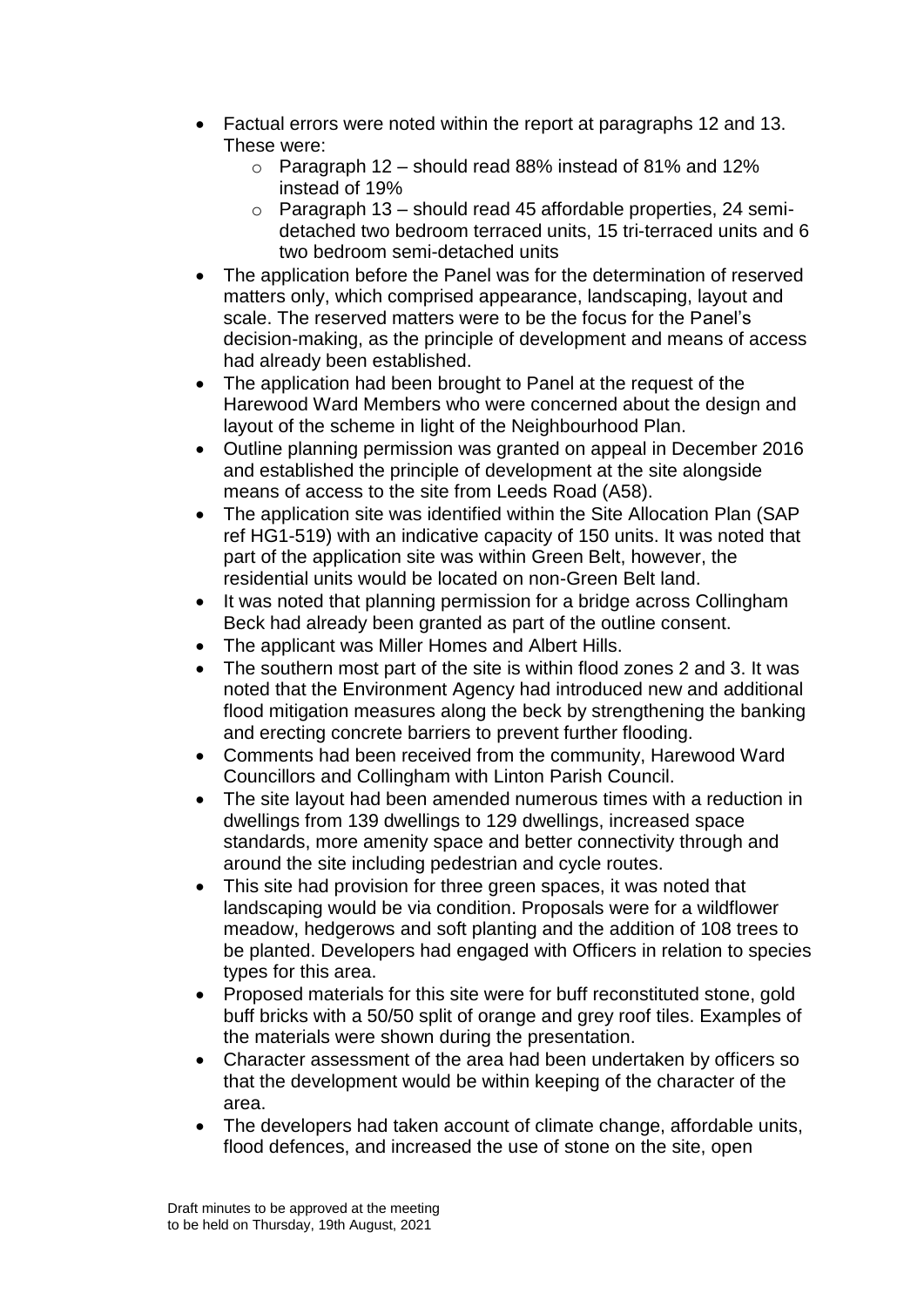spaces, natural wet land, wildflower and tree planting, character of the local area and accessibility and connectivity.

- Since the publication of the report 4 more representation had been received – one from the Parish Council and three from residents. It was noted that most of the points raised were a repeat of those already listed and included: number of houses, no bungalows, no two bed houses for downsizing, density, flood mitigation and no engagement with existing residents.
- It was acknowledged that the developer had engaged with Officers to make a number of changes since the plans were originally submitted, so as to reflect representations received and reflect the Council's current planning policies and priorities.

Members were advised of a revised version of the National Planning Policy Framework which now has a strong emphasis on local design guidance, policies and codes. Members were provided with clarification on what this entailed.

It was also noted that it was intended to seek two additional conditions from those stated in the Officer Report. These would comprise:

- Electric vehicle charging points being provided for all properties, not just those with garages
- Provision of visibility splays to internal roads of 2.4m x 25m

In addition to this Cllr Nash requested that water butts be provided to all the dwellings and the applicant confirmed their agreement to this request.

Cllr Julian Holmes of the Collingham and Linton Parish Council attended the Panel along with Harewood Ward Councillor, Ryan Stephenson, and informed the Members of the following points:

- Mr Holmes said that he had been involved with this application and the Neighbourhood Plan since 2012 and was of the view that the proposals were not appropriate.
- The Panel were advised that since the outline plan had been approved the Neighbourhood Plan had been checked by an experienced Inspector and approved. As such, it should be given appropriate weight in the planning process. Policies within the Neighbourhood Plan specifically relevant here were those relating to maintaining distinct local character, height, scale, spacing and landscaping
- He said that the engagement by Miller Homes had been 'woeful' and he could not identify one change incorporated into the current proposals that had been requested by the Parish Council or the community.
- Mr Holmes made reference to his presentation that had been emailed to the Plans Panel with the agreement of the Chair.
- Mr Holmes was of the view that the density within the site had been made worse instead of better and much needed open space had been reduced.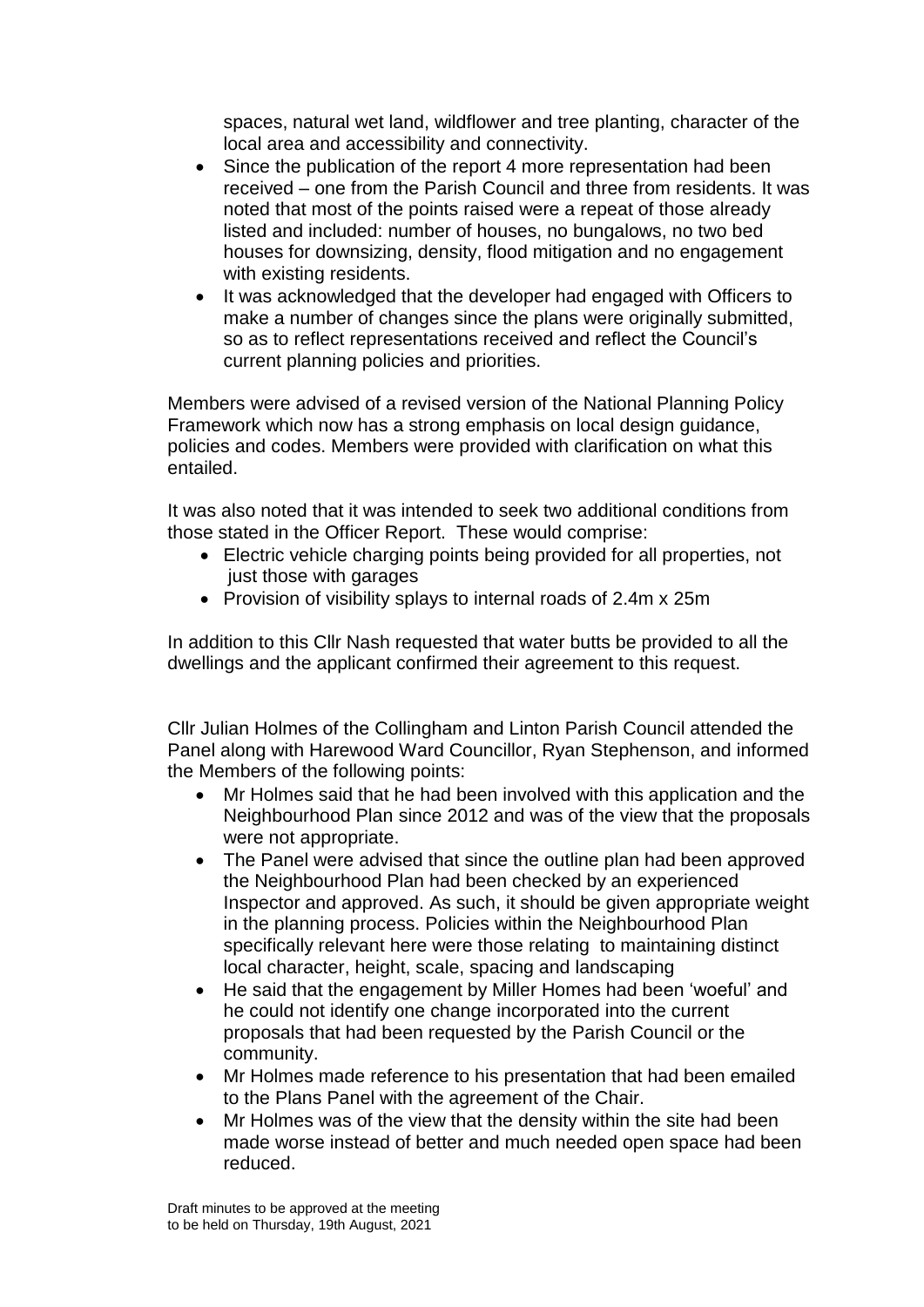- The Neighbourhood Plan and SHMA set out a need for two bedroom houses or bungalows given the aging demographic in the area. It was noted on the original application that had been looked at by the inspector had proposed bungalows.
- He raised concerns in relation to the proposed flood mitigation, saying that it needed to be free draining. He was also of the view that the proposed attenuation tank was not appropriate for this development.
- He noted that the open space to be provided would be unusable and was unimaginative, as well as being only 35% of what had been originally proposed to be provided for greenspace in the early iterations of the scheme.

In response to questions from Members the Panel were informed of the following:

- The Neighbourhood Plan states the need for smaller houses, bungalows and sheltered housing to provide for the housing needs in the area. At the outline planning stage, developers had shown plans which indicated that this site would have bungalows, therefore residents were of a view that this would assist with housing need in the area. However, the bungalows have now been removed from the planning application and this was disappointing.
- It was noted that Cllr Stephenson was of the view that the bridge access was not appropriate but acknowledged that this was to be considered at a future date. However, Cllr Stephenson felt that taking a 'masterplan' approach to the development – and looking at the bridge in conjunction with that – would have been beneficial.
- It was the opinion of Mr Holmes that the developers had paid little regard to the Neighbourhood Plan in relation to density, materials, design or landscaping. Mr Holmes stated that the scheme comprised a pastiche design that does not reflect Collingham.
- In addition, Mr Holmes and Cllr Stephenson stated that the development is not appropriate to the area's demographic needs. The Neighbourhood Plan acknowledges that development will need to take place in the area, but wishes to ensure the area's housing need is met when new development comes forward.
- The objectors provided Mill Beck Green and Church Fields, Boston Spa, as good examples of appropriate development in Collingham and the surrounding area.
- There had been no opportunity to engage with either the developers or officers.
- The three proposed open spaces did not appear appropriate for play or leisure activities.

Jonathan Dunbavin, the agent for the applicant, and Dr Kevin Tilford, flood risk management advisor for the applicant, attended the meeting and provided the following information:

• There had been two meetings with the Parish Council in relation to the design aspects of this scheme and the Neighbourhood Plan. The design had evolved as a result of those meetings.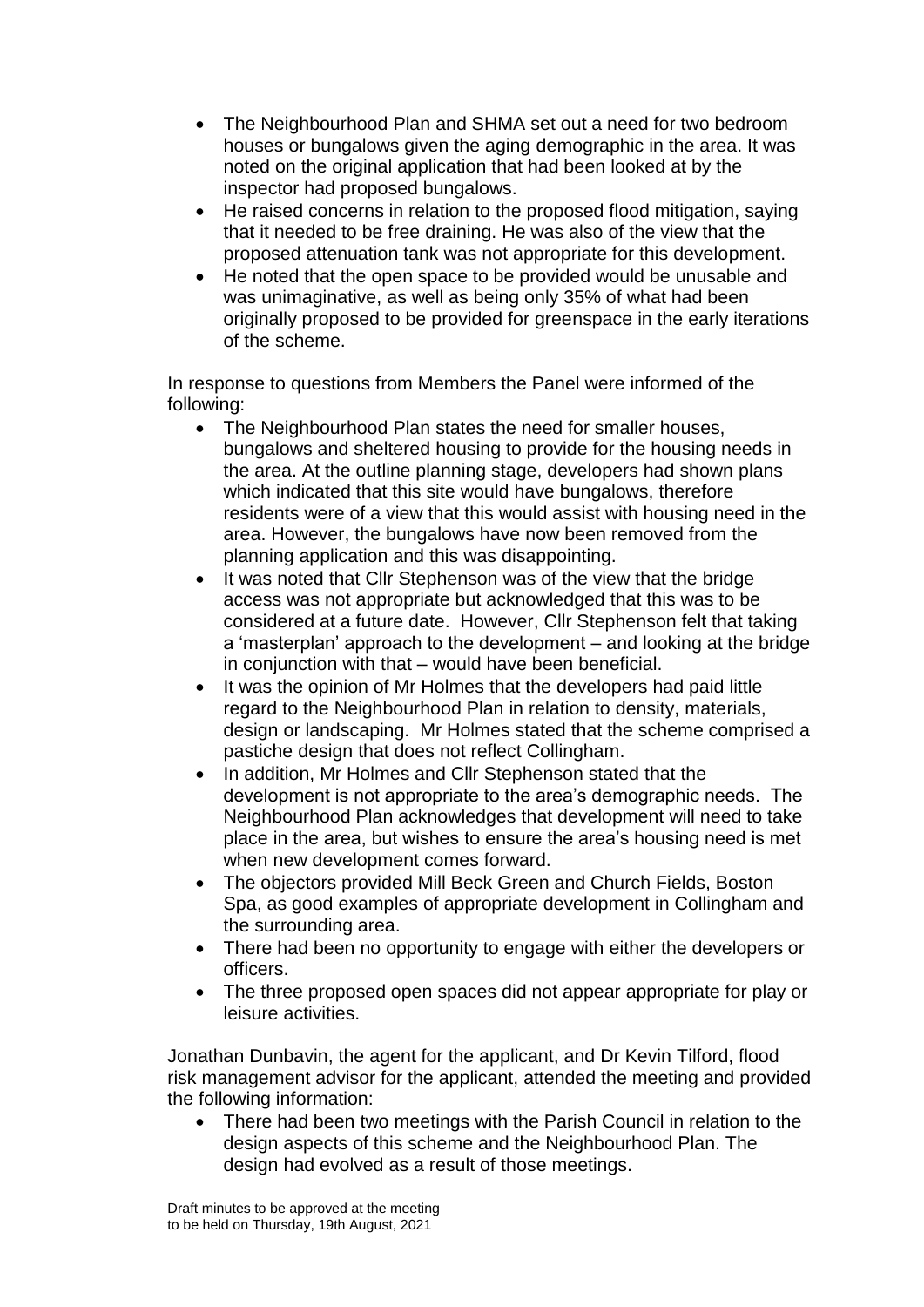- The number of dwellings had reduced from 147 to 129, with layout changes and amendments to the house types, and all the changes complied with policies A, D and G of the Neighbourhood Plan. It was noted that all the designs also meet with the criteria of Neighbourhoods for Living.
- Open Space currently exceeds that set out in the Core Strategy, and the scheme is policy compliant in relation to mix, space standards and affordable housing and accessible homes. The scheme improves connectivity with Collingham with a footpath and provides flood mitigation for the wider area of Collingham.
- The applicant had consulted fully with the relevant agencies in relation to flood risk management regarding flood risk and drainage. The principle source of flooding risk to the area is Collingham Beck. It was noted that 75% of the development platform was in flood zone 1 and that this area was in a low flood risk area – hence it was proposed that this would be where the majority of houses would be built. For the other 25% of the site, ground levels would be raised, taking the development platform across the site into flood zone 1 and hence all houses would therefore be built in flood zone 1. All properties will have a raised floorlevel.
- To ensure that flood risk did not increase elsewhere, compensatory flood storage (by way of an attenuation basin) would be provided on land adjacent to the development platform, this storage would not be in use most of the time. It was noted that the flood mitigation proposals would alleviate flood risk to houses on other developments such as Mill Beck Green, as it would have additional capacity for flood water storage if needed.
- A new hydraulic model had been developed for Collingham Beck as part of a wider flood mitigation scheme of the River Wharfe catchment area. A review of this model had confirmed that this would not affect flood mitigation for this area. It was noted that the Environment Agency agreed.
- The development access road would be a dry access road and a flood wall would be constructed to reduce flooding on Leeds Road.
- Surface water run-off from the development would be discharged to Collingham Beck at a restricted rate and would exceed the natural runoff rate.
- A below ground storage tank would be used to ensure that the development would not flood.
- Bungalows had been shown on the plans when the application was made for outline planning permission, but the plans were indicative only. At that stage, planning permission had been granted for the principle of development and means of access, but with details of the scheme for later determination. There had been an aspiration to provide bungalows, but there was no policy basis on which this had to be provided. In addition, the Inspector on appeal had not sought to condition the provision of bungalows or two-bed properties – seeming to be satisfied that smaller scale housing would be adequately provided for within the City Centre.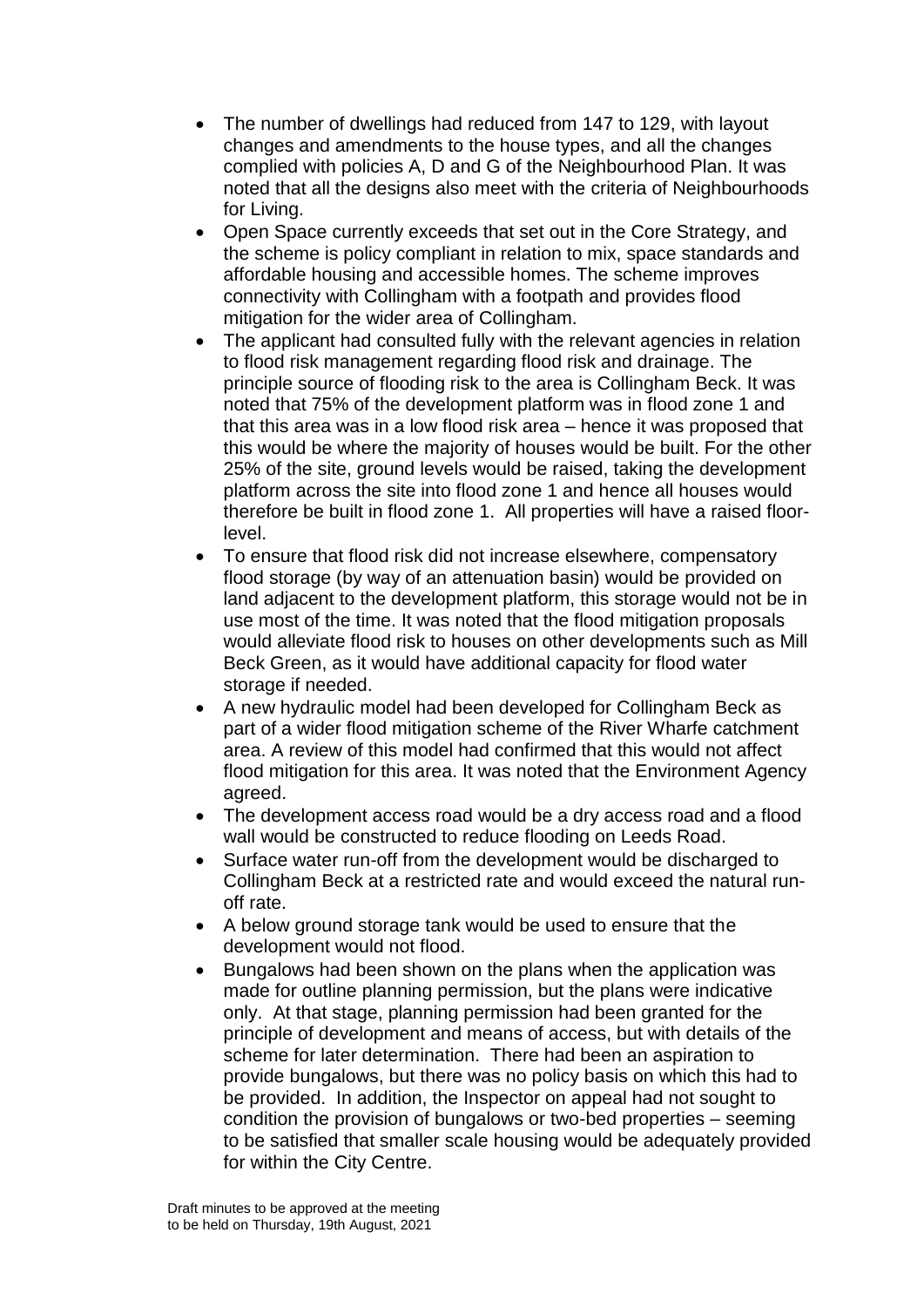In response to Members questions, the Panel were provided with the following information:

- The meetings with the Parish Council had taken place 2-3 years ago.
- All open space met with policy and would be usable for recreation purposes.
- Developers would consider adding water butts
- In response to a request for CGI's, Mr Dunbavin provided the example of a development in Bramhope of house types to be used. It was the view of the Panel that this was not the best example as there had been complaints about the design and water mitigation system at this development.
- Members' frustration was noted regarding there being elements on the illustrative plan that were then not coming forward as part of the reserved matters application. In terms of the provision of bungalows, the applicant was correct that there were no policy basis upon which a demand for this type of accommodation could be made. However, Policy H5 was complied with as part of the proposals – such that all homes would be accessible for a residents' lifetime.
- Regarding density, Members were reminded of the Inspector's view on appeal. The Inspector had found nothing exceptional about the surrounding area that necessitated a lower density than 30 no. dwellings per hectare, so as to ensure that a sufficient number of homes would be provided on the site to meet housing need. The proposal coming forward therefore ensures an efficient use of the land.

Members discussions included:

- Density of site
- Housing need for the area
- Waste management
- Use of open space and wish that this could be provided in a way that would ensure it was interactive for residents
- Biodiversity net gain and intention to secure this by way of condition, with local engagement envisaged
- Types of affordable housing
- Landscaping and tree replacement in compliance with 3:1 replacement policy
- Design of proposed dwellings, including hope that they could reflect surrounding roofscapes (for instance, with the inclusion of chimneys if appropriate)
- Compliance with policies within the Neighbourhood Plan
- Request for CGI's, with the lack of detail on images provided to date being such that it was difficult for Members to come to a decision
- Need for further engagement with local residents and local demographic need